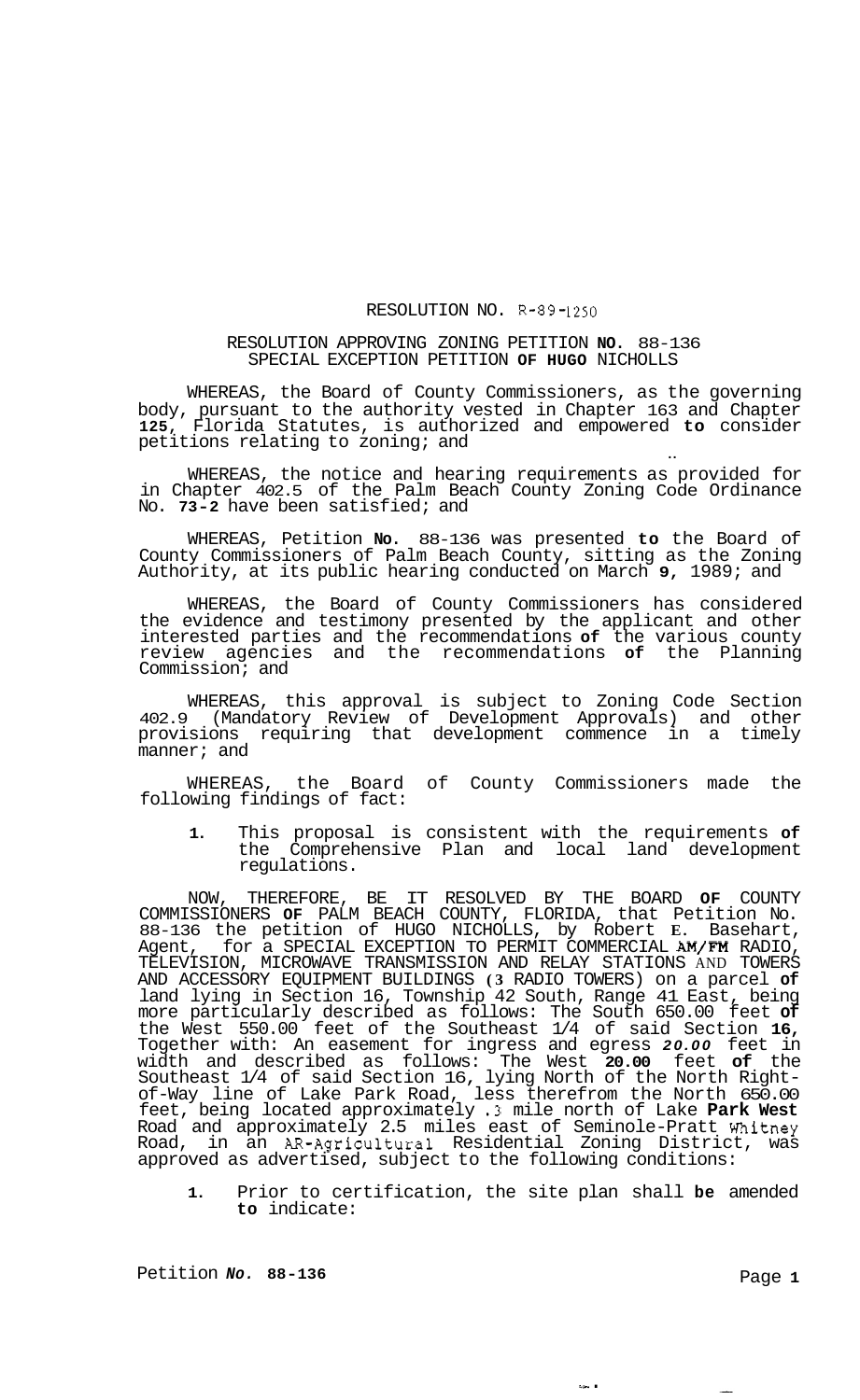- a. Required **300** foot frontage dimension or obtain variance relief: and,
- b. Location of all preserved vegetation and wetland areas.
- **2.** Use of the site shall be limited to the construction of three **(3) 189** foot high commercial radio towers and an accessory **200** square foot equipment building. ..
- **3.** The developer shall preserve existing native vegetation on site to the greatest extent possible and shall incorporate the vegetation into the project design.

Clearing shall be limited to the developable area, access road and tower pads. Areas of existing vegetation to be preserved shall be shown upon the approved development plan prior to Site Plan Review Committee certification. These preservation areas shall<br>receive appropriate protection from damage and receive appropriate protection from damage disturbance in accordance with Section **500.36** of the Zoning Code during the site development and construction phase.

- **4.** Concurrent with Site Plan Review Committee submittal, the petitioner shall submit a revised detailed vegetation survey and analysis of the entire site. The content and degree of analysis shall be subject to approval by the Zoning Division.
- **5.** Prior to site plan certification, the petitioner shall redesign the site to accommodate the existence of any on-site wetland areas to the greatest extent possible. Viable wetland areas shall be preserved and incorporated into the project's surface water management system. If it is determined that viable wetland areas do exist, the boundaries shall be incorporated into the project's vegetation removal permit.

In the event that it is determined that the redesign of the site cannot be accomplished to adequately accommodate the three towers out of the wetland area, the petitioner shall reduce the number of towers accordingly.

- *6.* Prior to site plan certification, the petitioner shall document that the towers do not encroach into **or**  through proposed and existing public **or** private airport approach plans as established by the Federal Aviation Administration and local government agencies.
- *7.* The Developer shall provide discharge control and treatment for the stormwater runoff in accordance with all applicable agency requirements in effect at the time of the permit application. However, at a minimum, this development shall retain onsite the stormwater **runoff** generated by a three **(3)** year-one **(1) hour** storm

Petition **No. 88-136** Page **2** 

.. ...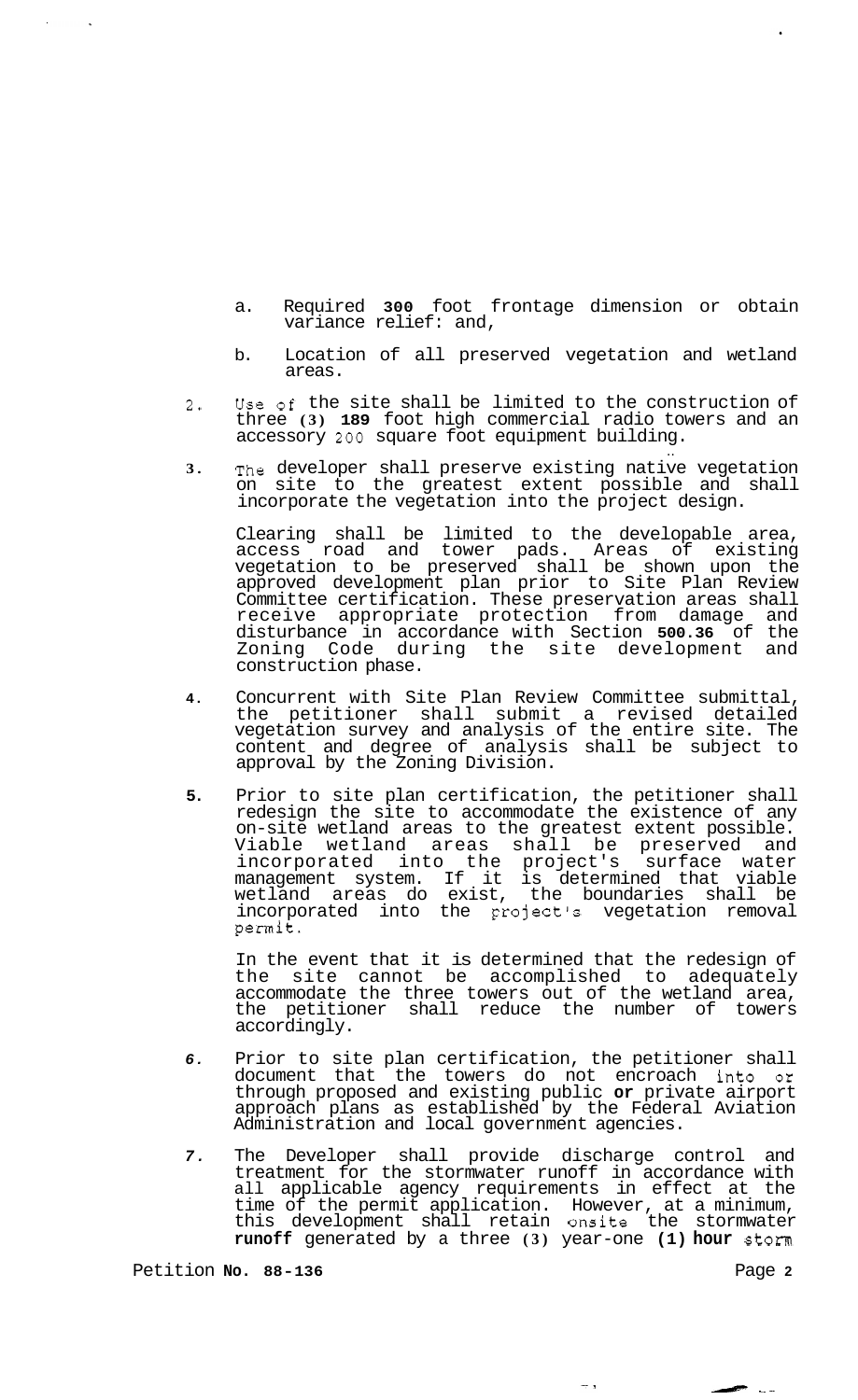with a total rainfall of **3** inches as required by the Permit Section, Land Development Division. In the event that the subject site abuts a Department **of**  Transportation maintained roadway, concurrent approval from the Florida Department **of** Transportation will also be required. The drainage system shall be maintained in an acceptable condition as approved by the County Engineer. In the event that the drainage system is not adequately maintained as determined by the County Engineer, this matter will be referred ... *\$0* the Code Enforcement Board for enforcement.

 $\sim$   $\sim$ 

- *8.* The Developer shall pay a Fair Share Fee in the amount and manner required by the "Fair Share Contribution for Road Improvements Ordinance" as it presently exists or as it may from time to time be amended. The Fair Share Fee for this project presently is **\$54.00 (2** trips **X \$26.79** per trip).
- **9.** Prior to Site Plan approval by the Site Plan Review Committee the property owner shall record a Unity **of**  Title on the subject property subject to approval by the County Attorney.
- **10.** Prior to site plan certification, the petitioner **shall**  contact Florida Department of Environmental Regulation and Army Corps **of** Engineers for jurisdiction determination. Copies **of** this determination shall be submitted to the Zoning Division.
- **11.** Failure to comply with any conditions of approval may result in the denial or revocation of a building permit; the issuance **of a** stop work order: the denial of a Certificate **of** Occupancy on any building or structure; or the denial or revocation of any permit or approval for any developer-owner, commercial-owner, lessee, or user **of** the subject property. Appeals from such action may be taken to the Palm Beach County Board of Adjustment or as otherwise provided in the Palm Beach County Zoning Code.

-;<br>-;

Petition **No. 88-136** 

 $\ddot{\mathbf{f}}$